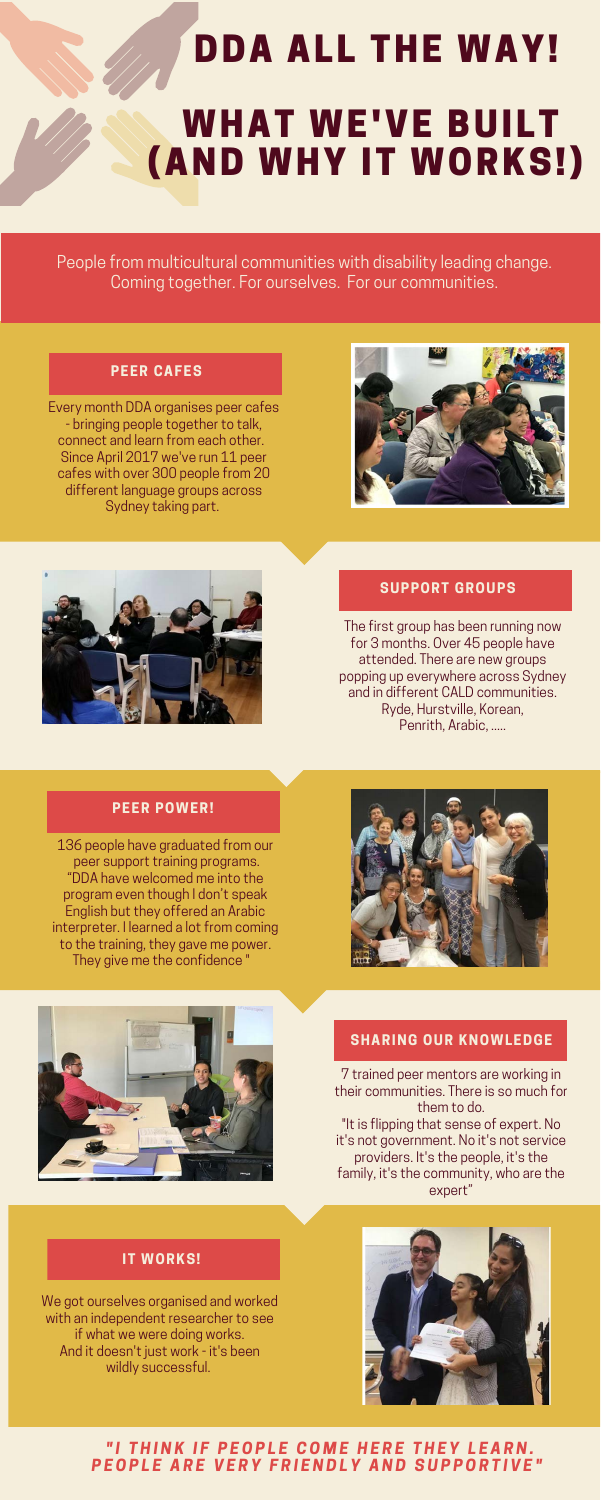## Your contribution will keep the conversations going.

#### **A STARTING PLACE**

Our leaders are in demand for their skills and passion. They are able to help others and inspire them to create what they want. We can grow more leaders and this means, in turn, they support more people in their communities. It pays forward.

#### **MORE PEER GROUPS**

### RIGHT NOW, CONVERSATION BY CONVERSATION CHANGE IS HAPPENING IN OUR LIVES & OUR COMMUNITIES.

## BUT WITH NO FUNDING THIS WORK STOPS.

 People are coming to us because they want to connect to peers. From our cafes, to our training, to 1-1 mentors and our start-up groups - with us people can connect in a way that suits them.





#### **COMMUNITY LEADERS**

A growing number of people want our peer mentors to help them out 1:1. To talk and sort things through - like the NDIS, housing, friendships & much more. Connecting people who 'get it & who get me'. We want to be able to offer this to people.

#### **WATCH OUR MOVEMENT GO**

There are now so many more of us and we are ready to incubate more peer leaders, run lots more peer cafes, get more groups going, share what works and go boldly towards the future.



We have worked with peers who are now ready to kick off new groups - 4 groups Mandarin, Assyrian, Vietnamese and Korean. And, there are also several multicultural groups ready to start across Sydney.

#### **MENTOR ME PLEASE!**

## *" I F E E L S T R O N G E R "*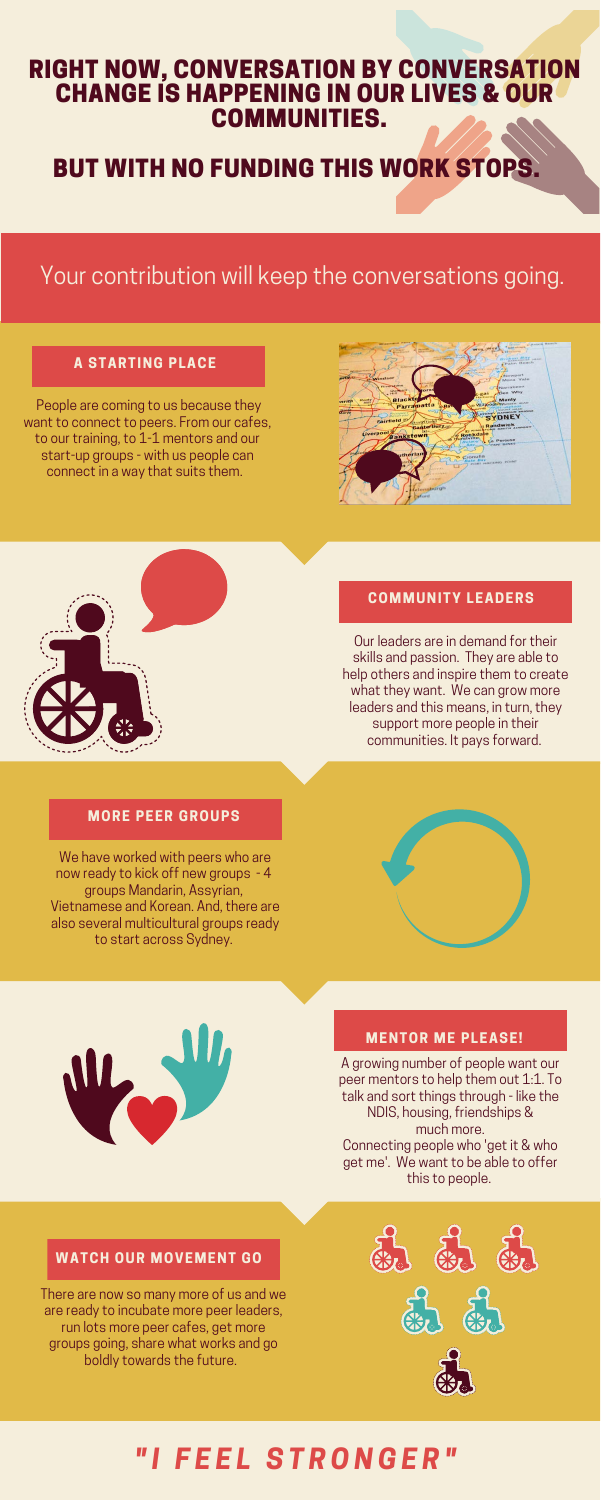# **WE ARE CREATING** SOCIAL CHANGE

## YOU CAN HELP US SUCCEED!



This means peer support training for up to 10 new peer leaders. Different training programs are already developed. So the funds go towards venues, catering, language interpreters, support and paying the peer trainers.

#### **PARTNERING UP**

This option trials peer mentorship as a business model. It will cost things out and test what works. We will register with the NDIS too. Plus 10 people will receive 1:1 mentorship.

#### **CALD PEERS FUTURE FUND**

# **\$10K**

#### **SUPPORT FOR ALL!**



**\$5K** 

#### **TRAINING & SUPPORT**

# **\$15k**

#### **PEER MENTORING**

We started from scratch and can see what difference 18 months makes. We want more people to experience the benefits of peer support. Here's how you can help us to do it!

> It is exciting that there is so much potential with our work. We want to make sure we've got a bit of backing (phones/office space/computers/wages for supports) so we can get on and do the work that the community wants done. Why don't you chip in now?

. needs \$10K each per year to thrive. Your Each Peer Cafe, each group, new and old support can keep that going for a year. With groups across different CALD communities all over Sydney - the funds can go straight towards helping with venues, catering, language interpreters & support.

We cannot do this by ourselves; we need partners to effect change in communities We'll use this to follow up with potential partners, we'll connect with local councils and community groups. We'll use this to apply for grants.

## *K E E P T H E C O N V E R S A T I O N S G O I N G*